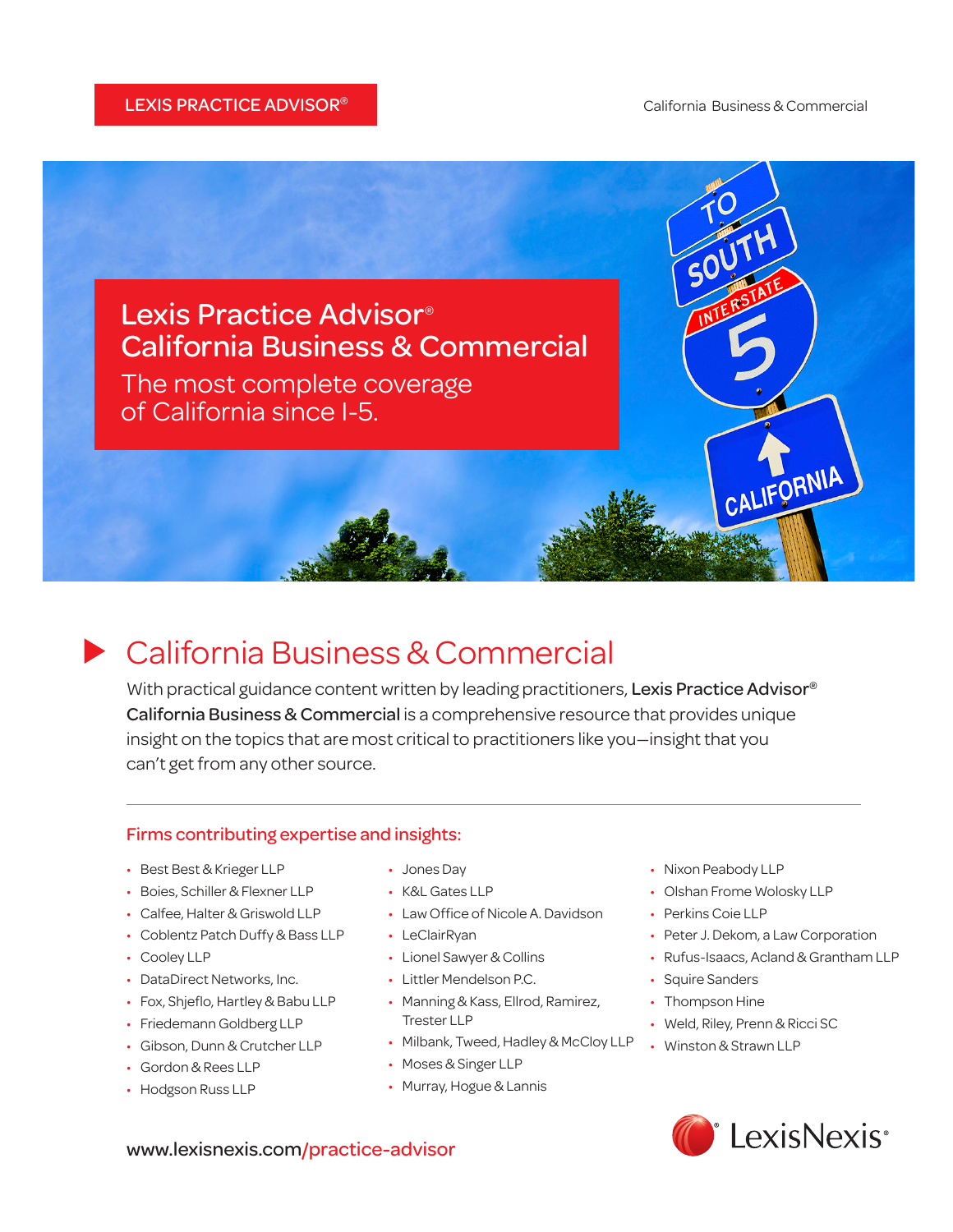# This is simplifying your routine.

Lexis Practice Advisor enables attorneys like you to manage transactional aspects of your practice to help produce more in less time.



### Practical Guidance

Get comprehensive coverage of transactions with new practical guidance, checklists, practice tips and insights from experienced attorneys covering topics such as California business taxes, estate planning , entertainment law and more.

Work more efficiently and with greater confidence by accessing hundreds of new expertly drafted forms and model documents with context, drafting notes and alternative clauses.

## Forms **All In One Place**

Get quick access to relevant insight across six types of content, including Forms, Practical Guidance, Cases, Legislative Materials, Secondary Materials, including Matthew Bender® treatises and Emerging Issues. It's everything you need to manage a transaction from start to finish.

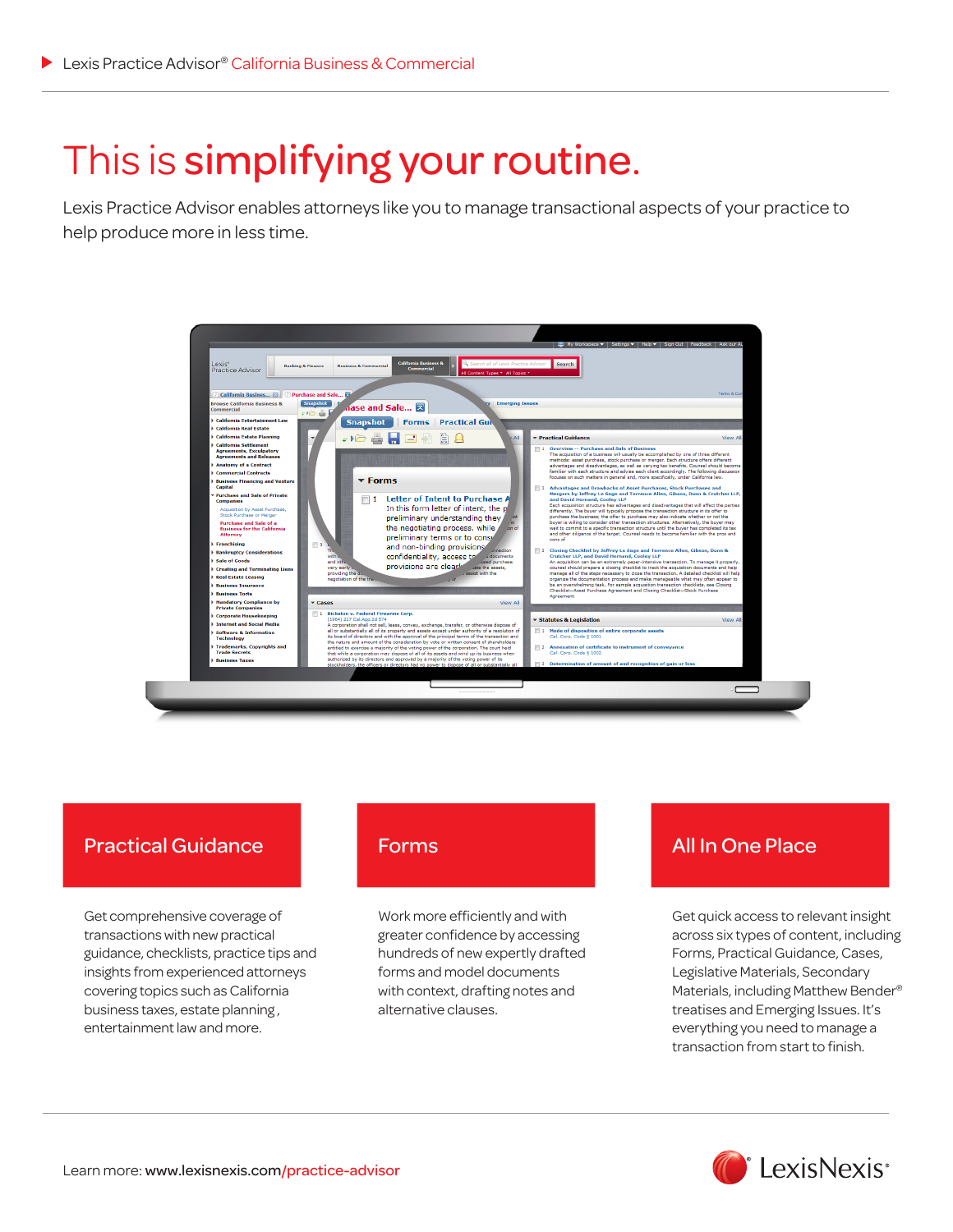## This is staying up to speed.

Whether you're a junior attorney looking to get familiar with transactional issues so that you can start billing quickly, or a seasoned professional looking to refresh your knowledge in areas or tasks you haven't tackled recently, Lexis Practice Advisor resources help you increase your profitability.



# Updated

Be confident you are accessing the latest practice trends and up-to-date insights with practical guidance content that is updated and maintained on a continuous basis and date stamps that indicate currency.

Access hand-selected articles and white papers, including breaking news from Law360®, keeping you updated on hot topics and trending issues.

## Emerging Issues<br>
Precision Searching Lindston

Get to comprehensive results fast with pre- and post-filters that refine your search based on relevant criteria. Your search can be as narrow or expansive as you need.